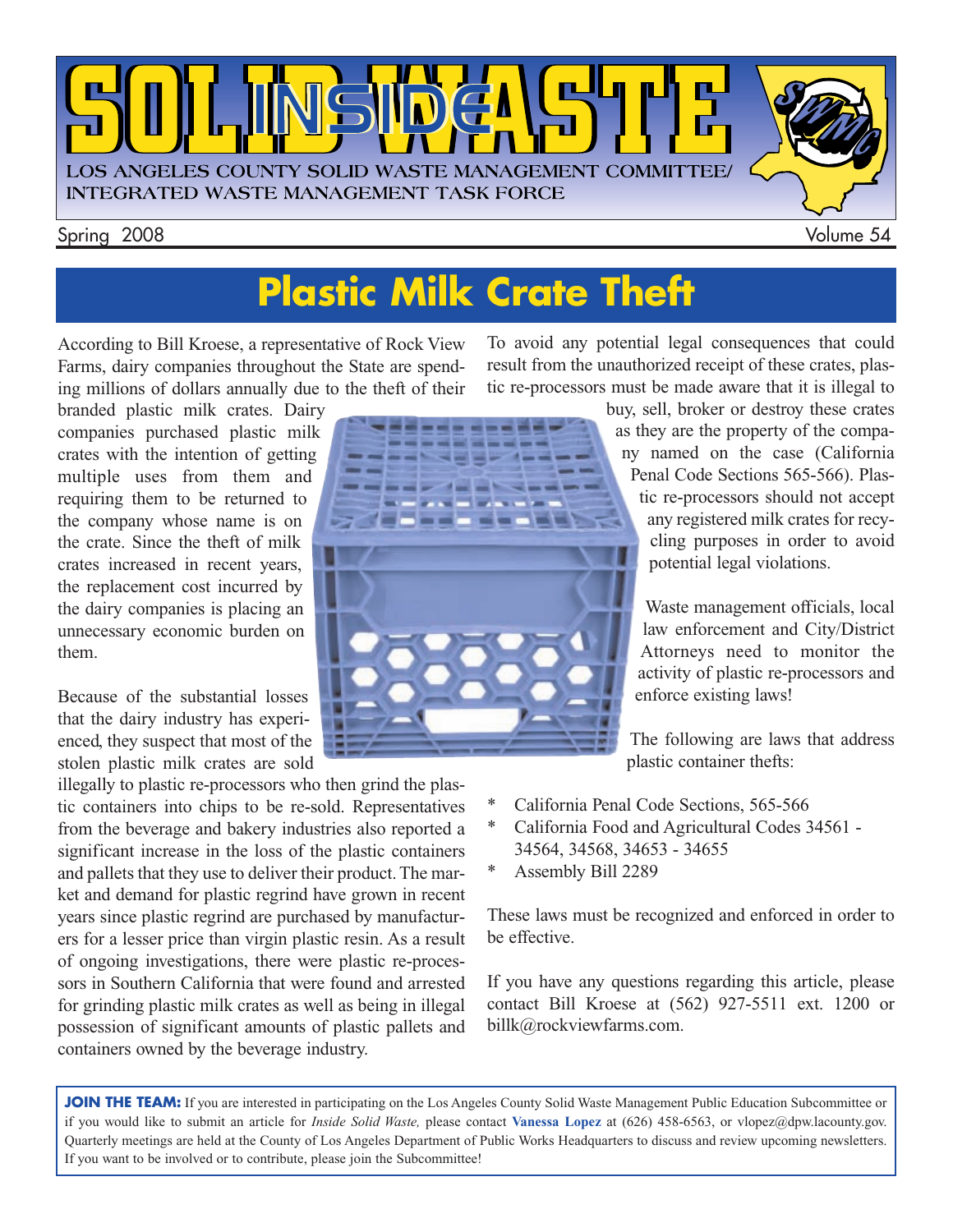#### **The Central Contra Costa Solid Waste Authority Reduce E-Waste and Recycle More**

Ok, I´ll admit it...I´ve become a little bit of a ¨tech-head.¨ You know, one of those people who has an electronic gadget for every occasion? One of my latest devices is an MP3 player. For those of you who don´t know what an MP3 player is, it´s a small electronic devise for digitally storing and playing music. I got mine as a birthday present about a yearand-a-half ago. I became fairly adept at transferring my

Okay, if manufacturers won´t make products that last more than two years, maybe we should make them take their old stuff back. Hey, they do it with cell phones and rechargeable batteries. In California, it´s the law that if a store sells either of those items, they must take them back to recycle at no charge. Maybe they should extend that law to include other products like TVs and computers too. That would make it a

beloved compact discs from my computer to the MP3 player. Then, after getting used to this new mode of music-listening, the unthinkable happened. The darn thing breaks, and it´s less than two years old!

Well, I called the local retailer and made an appointment to have my gadget ¨evaluated.¨ I traipsed down to their store, thinking it´s a quick fix. Mind-you, it was just a tiny on/off switch that was broken. After waiting for about 15 minutes, the man behind the counter inspects my device, looks up the serial number on his computer and states very matter-of-factly, ¨It´s broken, and the warranty expired.¨ ¨Okay,¨ I say, ¨How much to fix it?¨ ¨Oh, we don´t fix them...we recycle them,¨ he says. Ugh! I stand there grappling with the reality that my silly little music player is built to self-destruct. But the good news is, at least it´s going to be recycled.

That´s reality in the world of consumer electronic products. TVs, computers, and lots of other products are built to break or become obsolete in as little as nine months to two years; hence, the word ¨consumer.¨

And then there´s the issue of trying to find a venue to properly dispose of these items, because it´s illegal to throw them in the trash. In Rossmoor, that´s fairly easy, given that you can call Curbside, Inc. and have electronics picked up from your residence. Unfortunately, I don´t live in Rossmoor, so I store my worn out items in my garage, or I scramble around and perhaps even pay a fee to get rid of something I once paid good money for.



tra Costa Solid Waste Authority) got together to form the California Product Stewardship Council. They´re pushing for manufacturer responsibility for recycling electronics, batteries, fluorescent lights and other items. The concept is working in British Columbia and the Northwest,

> Well, I guess the simple days of calling a TV repairman are over and I´ll have to embrace getting newer technology every year or so (or just stop buying it altogether). But when I think about all the broken and outdated electronics that are probably cluttering people´s attics, garages and closets, I have to think, there is a better way.

so why not California?

All the Best! Lois Courchaine **CCCSWA** [\(Lois@wastediversion.org\)](mailto://Lois@wastediversion.org)

whole lot easier for consumers to do the right thing. And it might be an incen-

tive for manufacturers to make their products better.

That´s the idea behind Extended Producer Responsibility. Instead of customers and local governments paying for disposing this stuff, the manufacturers take responsibility for it. In fact, a group of California local governments (including the Central Con-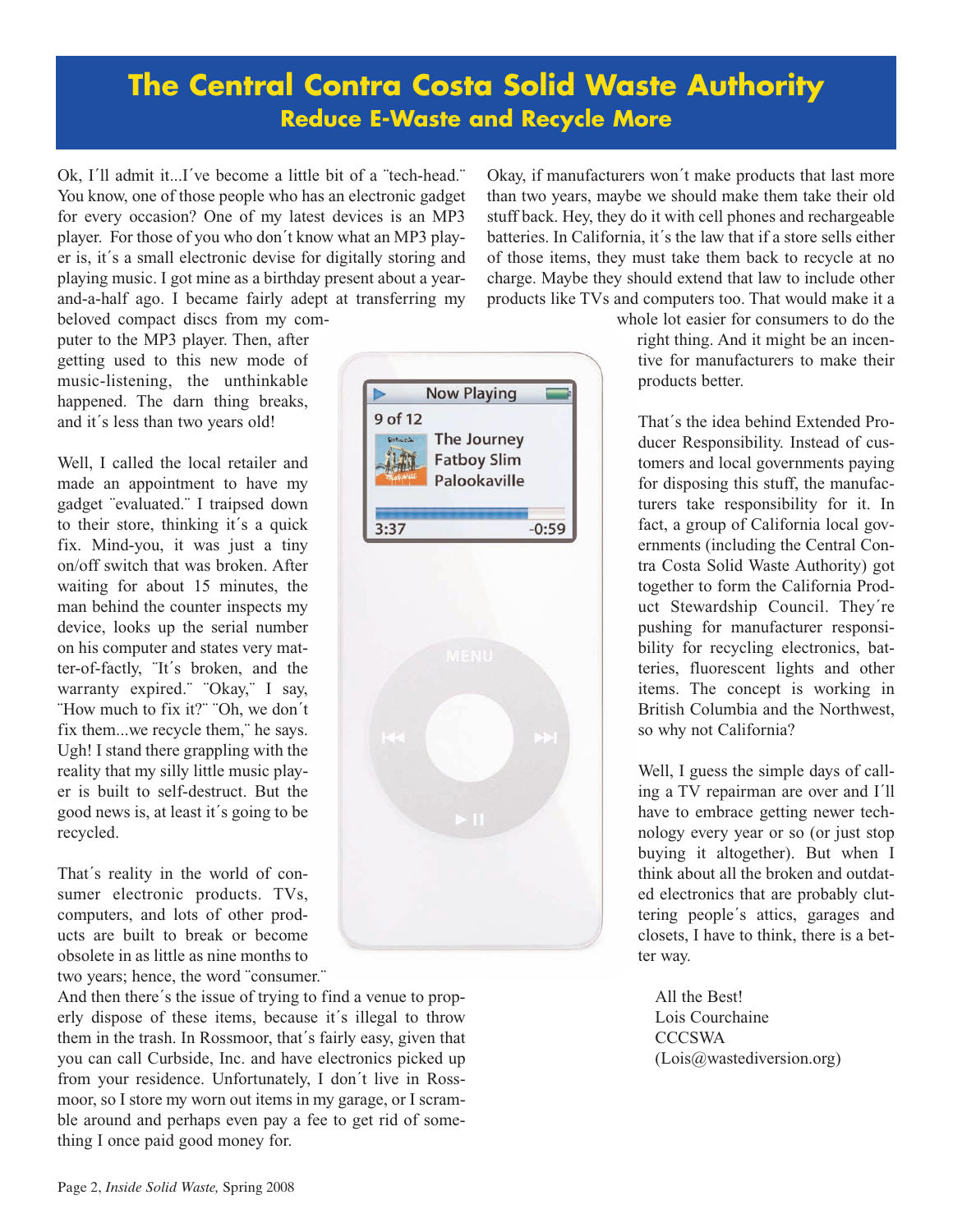### **Extended Producer Responsibility California Product Stewardship Council**

The California Product Stewardship Council (CPSC) is a nonprofit coalition of local governments and agencies throughout California working with manufacturers and legis-

lators to promote and implement extended producer responsibility.

Extended producer responsibility seeks to encourage manufacturers to redesign their products to minimize waste, such as excess packaging, and hold manufacturers accountable (financially or otherwise) for their products at the end of their useful life. By holding manufacturers accountable, it significantly reduces the burden on local governments to manage product waste. Furthermore, as the State Legislature considers higher waste reduction mandates, the manufacturer´s role is critical in achieving further gains in waste reduction.



The Integrated Waste Management Task Force (Task Force) supports the CPSC´s Extended Producer Responsibility policies that shifts California´s product waste management sys-

tem from one that focused on local government funded and ratepayer financed system to one that relies on producer responsibility (especially for products banned from disposal, i.e., universal waste, etc.) in order to reduce public costs and drive improvements in product design that promote environmental sustainability. On January 24, 2008, the Task Force voted unanimously to join the CPSC.

The Task Force encourages jurisdictions to join the CPSC to help increase product stewardship. For more information and to join the CPSC, visit [www.caproductstewardship.org](http://www.caproductstewardship.org/) or contact Mike Mohajer of the Task Force at (909) 592-1147.

## **Conversion Technology Update**

On January 17, 2008, the County of Los Angeles Department of Public Works (County), in concert with the Integrated Waste Management Task Force´s Alternative Technology Advisory Subcommittee, officially released its long anticipated Request for Offers (RFO) for the County´s Conversion Technology Demonstration Project. This RFO signifies the beginning of a competition to solicit formal, site-specific offers from the recommended technology suppliers and MRF/TS owners/operators identified in Phase II of the Assessment Report. Through this RFO, the County seeks to encourage developing one or more demonstration facilities as well as promote commercial-scale conversion technology facilities.

On February 13, 2008, the County hosted a Pre-Offer meeting at the Department of Public Works Headquarters, which was well attended by representatives from four conversion technology suppliers and three MRFs, as well as members of the Alternative Technology Advisory Subcommittee, County staff and consultants. Site-specific responses to the RFO are due to the County by May 15, 2008, at which time the County will review and evaluate offers in conjunction with the Alternative Technology Advisory Subcommittee, prior to making recommendations to the County of Los Angeles Board of Supervisors.

In other conversion technology news, the City of Los Angeles is moving forward with their project to convert ¨black-bin¨ municipal solid waste residuals to renewable energy. Currently, the City is reviewing multiple project proposals from technology suppliers. The recent flurry of alternative technology research and development projects springing up around the State indicate that there is a growing interest in using waste as a feedstock to produce green fuels and energy. The California Integrated Waste Management Board and Pacific Gas and Electric each released a Request for Information (RFI) seeking partners to develop and operate a demonstration facility that will convert biomass into electricity or biofuels.

For more information regarding the County´s Conversion Technology Demonstration Project, please visit the official website at [www.SoCalConversion.org,](http://www.socalconversion.org/) where you can also sign up for our e-Newsletter.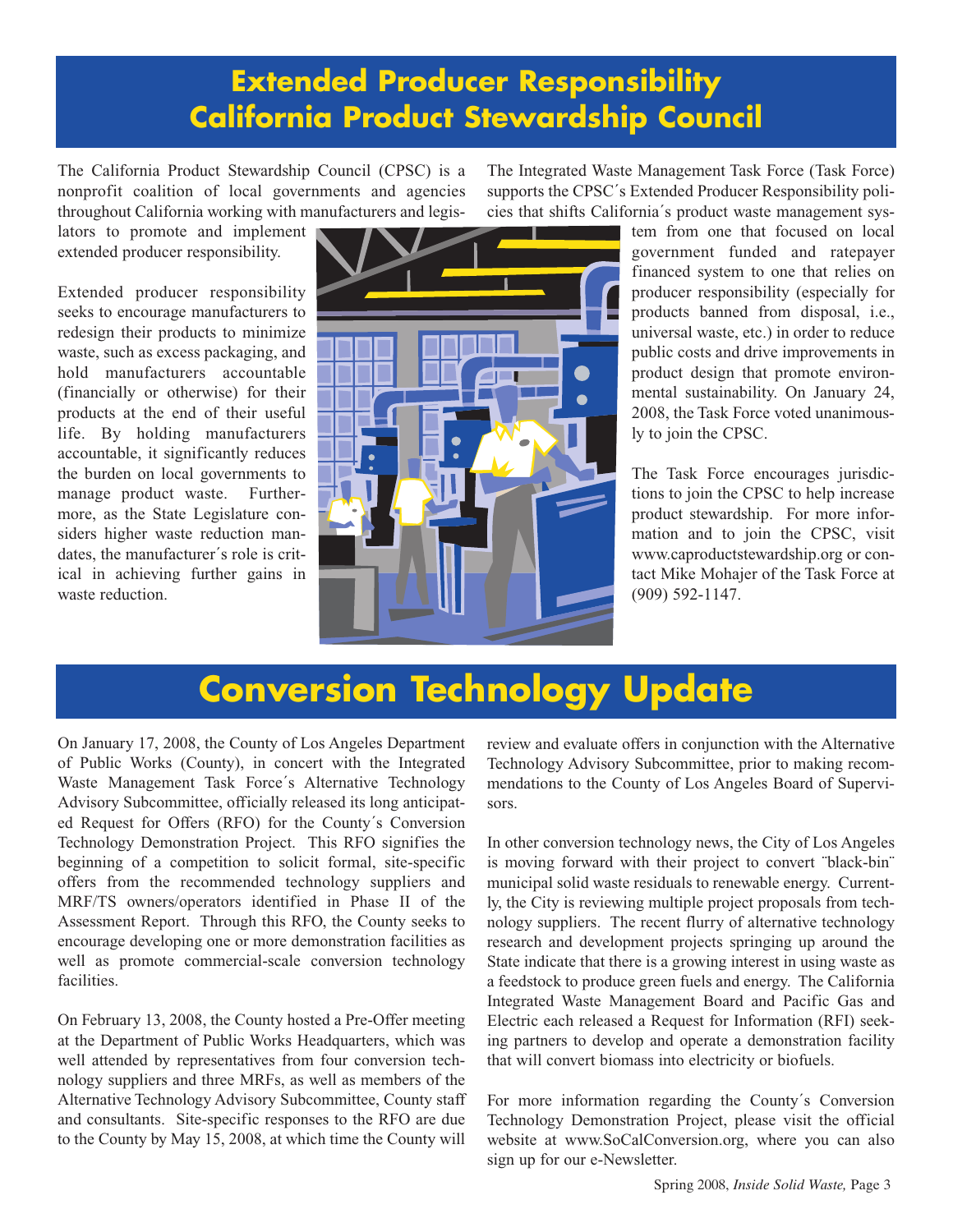Household Hazardous waste can be taken to any of these locations. Electronic waste is also accepted. Call 1-800-98-TOXIC or 1 (888) CLEAN-LA for more information.

**Gaffey Street Collection Center 1400 N. Gaffey St. San Pedro, CA 90021 Open Friday, Saturday, and Sunday 9 a.m. - 3 p.m.**

**Hyperion Treatment Plant 7660 W. Imperial Highway, Gate B Playa Del Rey, CA 90293 Open Saturday and Sunday 9 a.m. - 3 p.m.**

**Washington Boulevard Collection Center 2649 E. Washington Blvd. Los Angeles, CA 90021 Open Friday, Saturday, and Sunday 9 a.m. - 3 p.m.**

**Randall Street S.A.F.E. Center 11025 Randall St. Sun Valley, CA 91352 Open Saturday, Sunday, and Monday 9 a.m. - 3 p.m.**

**UCLA location 550 Charles E. Young Dr. West Los Angeles, CA 90095 [Open Thursday, Friday, and Saturday 8 a.m. - 2 p.m.](http://www.lacity.org/san/solid_resources/special/hhw/safe_centers/index.htm)**

**Los Angeles/Glendale Collection Center 4660 Colorado Blvd. Los Angeles, CA 90039 Open Saturday and Sunday 9 a.m. - 3 p.m.**

**Antelope Valley Environmental Collection Center Antelope Valley Public Landfill 1200 West City Ranch Road Palmdale CA, 93551 [Open 1st and 3rd Saturday each month 9 a.m. - 3 p.m.](http://ladpw.org/epd/avecc/index.cfm)**



## **What's Up?**

**HHW ROUNDUPS** are open from 9 a.m. to 3 p.m. unless otherwise indicated. For more information, call the County of Los Angeles Department of Public Works, at **1 (888) CLEAN-LA (253-2652).** For information about City of Los Angeles events, call **1 (800) 98-TOXIC (988-6942).**

| April 19          | Glendale - The Betty Ainsworth Sports Center<br>El Segundo and Doty Ave                 |
|-------------------|-----------------------------------------------------------------------------------------|
| April 19          | <b>Compton</b> - Compton Airport<br>901 West Alondra Boulevard                          |
| April 26          | South Gate - Compton Airport<br>Tweedy Boulevard at Hildreth Avenue                     |
| April 26          | Azusa - Northrop-Grumman Corporation<br>West 3rd Street and Zachary Padilla Avenue      |
| May 3             | La Mirada - La Mirada Regional Park<br>Tennis Court/Swimming Pool (Parking Lot)         |
| May 10            | Rancho Palos Verdes Peninsula - Rancho Palos<br>Verdes City Hall/City Yard              |
| May 17            | West Covina - West Covina Maintenance Yard<br>825 Sunset Ave.                           |
| May 24            | Maywood - Maywood Park<br>57th St. and Heliotrope Ave.                                  |
| June <sub>7</sub> | Torrance - American Honda<br>1919 Torrance Blvd.                                        |
| June 8            | Agoura - Calabasas Landfill (Scale Area)<br>5300 Lost Hills Rd. Pasadena HHW Collection |
| June $14$         | Pasadena - The Rose Bowl, Parking Lot "K"<br>1001 Rose Bowl Blvd.                       |
| June 21           | Irwindale - Flood Control Maintenance Yard<br>160 East Longden Ave.                     |

## **[ANNOUNCEMENT](http://ladpw.org/epd/tf/)**

**Looking for up-to-date information about the Task Force?**

*Visit www.lacountyiswmtf.org where you can find agendas, meeting minutes, and copies of the Inside Solid Waste newsletter.*

Page 4, *Inside Solid Waste,* Spring 2008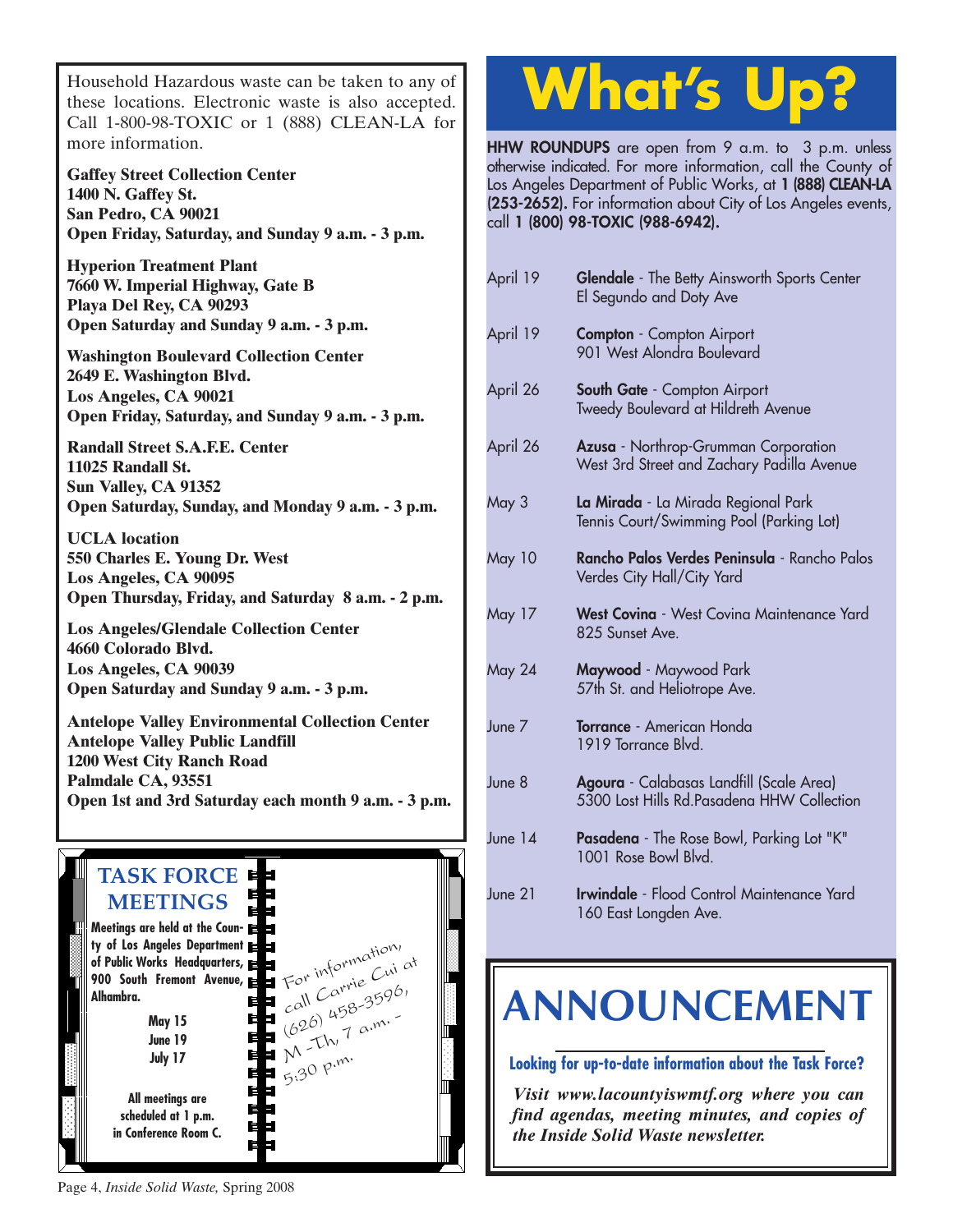#### **Winners of the 2007 Recycling Coloring Contest**

The Calabasas Environmental Commission hosted an award ceremony for their 2007 Recycling Coloring Contest on December 4, 2007. It was a rare sight to see City Hall bustling with thirteen bright-eyed, young, student winners and their family and friends. All were eager and excited to see each drawing elegantly framed. The young students were enthusiastic to share their own recycling habits which included recycling bottles, cans, and paper. Several conveyed the importance of recycling as a way to reduce the amount of waste and conserve resources. They all agreed that recycling is indeed one simple action people can take to help preserve the environment.

The Calabasas Environmental Commission received 120 entries from grades K-8 for the 2007 Recycling Coloring Contest. All entries were carefully reviewed by the commissioners during the November 6, 2007 public meeting at the Calabasas City Hall. Thirteen (13) winners were selected based on the creativity and theme of their illustrations. The winning drawings are printed in the 2008 City of Calabasas Community Recycling Awareness calendar, which were distributed to every household and school in Calabasas.



| <b>First Name Last Name</b> |                       | <b>Grade</b> | <b>School</b>                          | <b>Teacher</b>           |
|-----------------------------|-----------------------|--------------|----------------------------------------|--------------------------|
| HUNTER PEARSON              |                       | 2nd          | Sumac Elementary School                | Ms. Horwitz              |
|                             | CATHERINE GRONKIEWICZ | 3rd          | Castlebay Lane Elementary School       | Miss. Cindy Kamin-Brenek |
| <b>RACHELB ENESH</b>        |                       | 4th          | Welby Way Elementary School            | Ms. Anderson             |
|                             | ANDREA CHAHAYED       | 4th          | Welby Way Elementary School            | Ms. Anderson             |
| <b>MEGAN NISON</b>          |                       | 5th          | Chaparral Elementary School            | Ms. De La Vaux           |
| KRISTA COOK                 |                       | 6th          | Viewpoint School                       | Ms. Boss                 |
| WHITNEY LEVIN               |                       | 6th          | Shepherd of the Valley Lutheran School | Ms. Farrell              |
| <b>WELLINGTON CHEUNG</b>    |                       | 7th          | A.E.Wright Middle School               | Ms. Kane                 |
|                             | ARIEL LESPERBER       | 7th          | Lindero Canyon Middle School           | Ms. Goeglein             |
| <b>ARMIN DORRI</b>          |                       | 8th          | Hale Middle School                     | Ms. Walgren              |
| NICOLE GINDORF              |                       | 8th          | Hale Middle School                     | Mr. Harbourt             |
|                             | KENT MATSUMOTO        | 8th          | A.E.Wright Middle School               | Ms. Kane                 |
|                             | <b>ERIC AMCPIKE</b>   | 8th          | A.E. Wright Middle School              | Ms. Kane                 |

For more information, please contact Alex Farassati at (818) 878-4205.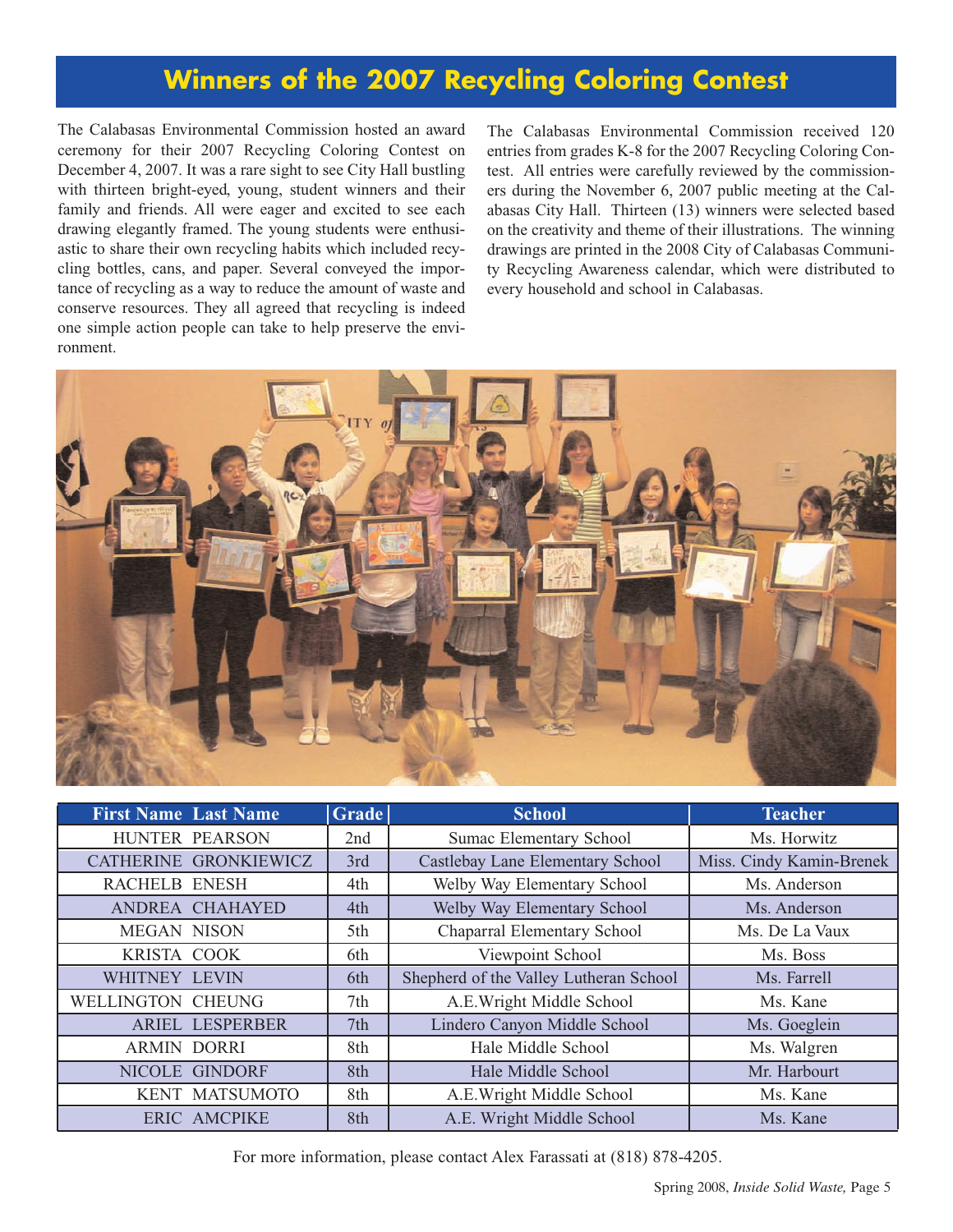## **Plastic Bag Update**

Each year, six billion plastic carryout bags are consumed in Los Angeles County. Littering highways, floating down waterways, and clogging catch basins, plastic bags have a significant negative impact on the environment and our residents´ quality of life. According to the California Integrated Waste Management Board, plastic bags make up only 0.4 percent of the overall landfill disposal waste stream, but can account for as much as 25 percent of the litter stream, an immensely disproportionate negative impact. Less than 5% of these bags are recycled.

10,000 square feet including pharmacies would be required to meet two plastic bag reduction benchmarks: 30% consumption reduction by 2010, and 65% by 2013. If either of these benchmarks is not met, a ban on plastic bags will be implemented. Simultaneously, the program will be expanded to cover other stores distributing plastic carryout bags, while the County will be reaching out to all 88 cities to participate in the program and adopt the disposal reduction goals as a coordinated effort to make a dent in the plastic bag litter problem.

# Less than 5% of plastic bags are recycled.

On April 17, 2007, the Los Angeles County Board of Supervisors instructed the Department of Public Works (Public Works) to investigate the issue of polyethylene plastic

bag and paper sack consumption in the County, including the pros and cons of adopting a policy similar to San Francisco´s ban of non-biodegradable bags. Based on stakeholder feedback from environmental groups, industry, and community members, the County compiled a thorough staff report with a menu of options for the Board of Supervisors to consider.

On January 22, 2008, the Board of Supervisors adopted a policy calling for the development of a suite of programs and incentives in conjunction with industry, manufacturers, environmental groups, residents, and local government. Large supermarkets with gross annual sales of \$2 million or more and retail stores of over In order to encourage residents to reduce plastic bag use, the County participated in many local promotional events

including giveaways of the popular ¨Brag About My Bag¨ reusable bags. Together with [Heal the Bay](http://www.healthebay.org/) and Cities throughout Los Angeles County, the County endorsed December 20, 2007 as ¨A Day Without A Bag.¨ This wildly successful event encouraged shoppers to ditch their plastic shopping bags in favor of reusable bags. Such efforts will be incorporated into the Countywide campaign to increase recycling of plastic bags, promote reusable bags, and significantly reduce plastic bag litter. To lean more about this Policy and its programs, visit Los Angeles County´s Environmental Resources website at [www.888CleanLA.com o](http://ladpw.org/epd/)r Coby Skye, Public Works, at (626) 458-5163, M-Th 7:00 am to 5:30 pm.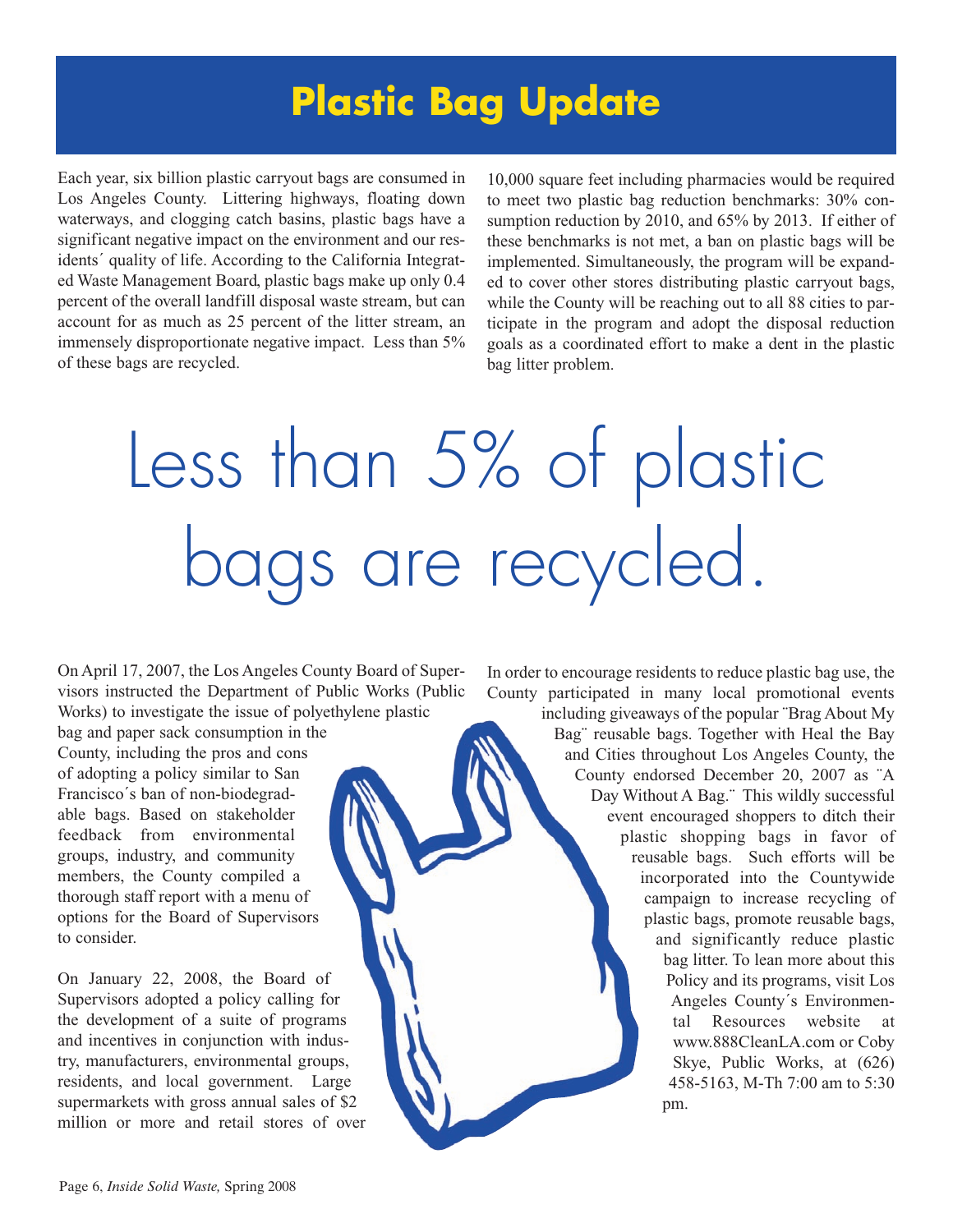#### **The California Global Warming Act of 2006 - AB 32 California Air Resources Board**

The 2006 California Global Warming Solutions Act (Act), also known as AB 32, calls for significant reductions in the total greenhouse gas (GHG) emissions produced in California. The goal is to reduce 80 percent of emissions by 2050 from 1990 levels. As required by AB 32, the California Air Resource Board (CARB) developed the framework for meeting the goals of the Act. One such action included the creation of the Economic and Technology Advancement Advisory Committee (ETAAC), with the purpose of recommending economic and technological advancement policies that can provide a cleaner and more competitive economy to reduce the State´s greenhouse gas emissions and develop a potential ¨clean tech¨ industry in California.

On February 28, 2008, CARB accepted a report from ETAAC entitled Technologies and Policies to Consider for Reducing Greenhouse Gas Emissions In California. In this report, six specific sectors were analyzed from a policy and technology strategies standpoint: transportation, industry/commercial/residential, electricity/natural gas, agriculture, forestry, and water. The Industry/Commercial/Residential chapter contained a section on solid waste management, which included the following recommendations, among others: develop a suite of emission reduction protocols for recycling; increase commercial sector recycling; remove barriers to composting; phase out diversion credit for green waste used as landfill alternative daily cover (ADC); and evaluate/improve policies for conversion technologies.

> Following review of the draft ETAAC report, the Integrated Waste Management Task Force (Task Force) sent comments to CARB emphasizing the need to complete full economic and environmental lifecycle analysis on recycling, composting, and alternative technologies in order to correctly quantify their relative GHG emissions reduction potential. Additionally, we raised concerns regarding the report´s recommendation to eliminate diversion credit for green waste used as ADC, since such use has a number of environmental benefits and capacity. To manage this material presently does not exist and is very challenging to develop.

The Task Force will continue to monitor actions in Sacramento based on the recommendations outlined in the ETAAC report. For additional information, contact Mike Mohajer of the Task Force at (909) 592-1147.

#### **SB 1016 (Wiggins) Update**

The Integrated Waste Management Task Force (Task Force) continues to monitor SB 1016 (Wiggins), a proposal to change the State´s Diversion Rate Measurement System to a disposal-based accounting system. We circulated draft revisions of SB 1016 to stakeholders for review on June 7, 2007 and January 11, 2008. In addition to reducing the complexity and potential for errors in the current Diversion Rate Measurement System, the compliance measurement proposed more emphasis on the implementation of waste reduction, recycling, and other waste diversion programs, and less emphasis on the current mathematical accounting system. The Task Force provided two letters explaining its support for revising the current State Diversion Rate Measurement System, and provided suggestions for improving the bill´s language. Copies of Task Force letters are available at the Task Force website, www.lacountyiswmtf.org. Senator Wiggins´ staff in concert with the California Integrated Waste Management Board are developing revised language to present to stakeholders within the next few weeks. For additional information, please contact Mike Mohajer of the Task Force at (909) 592-1147.